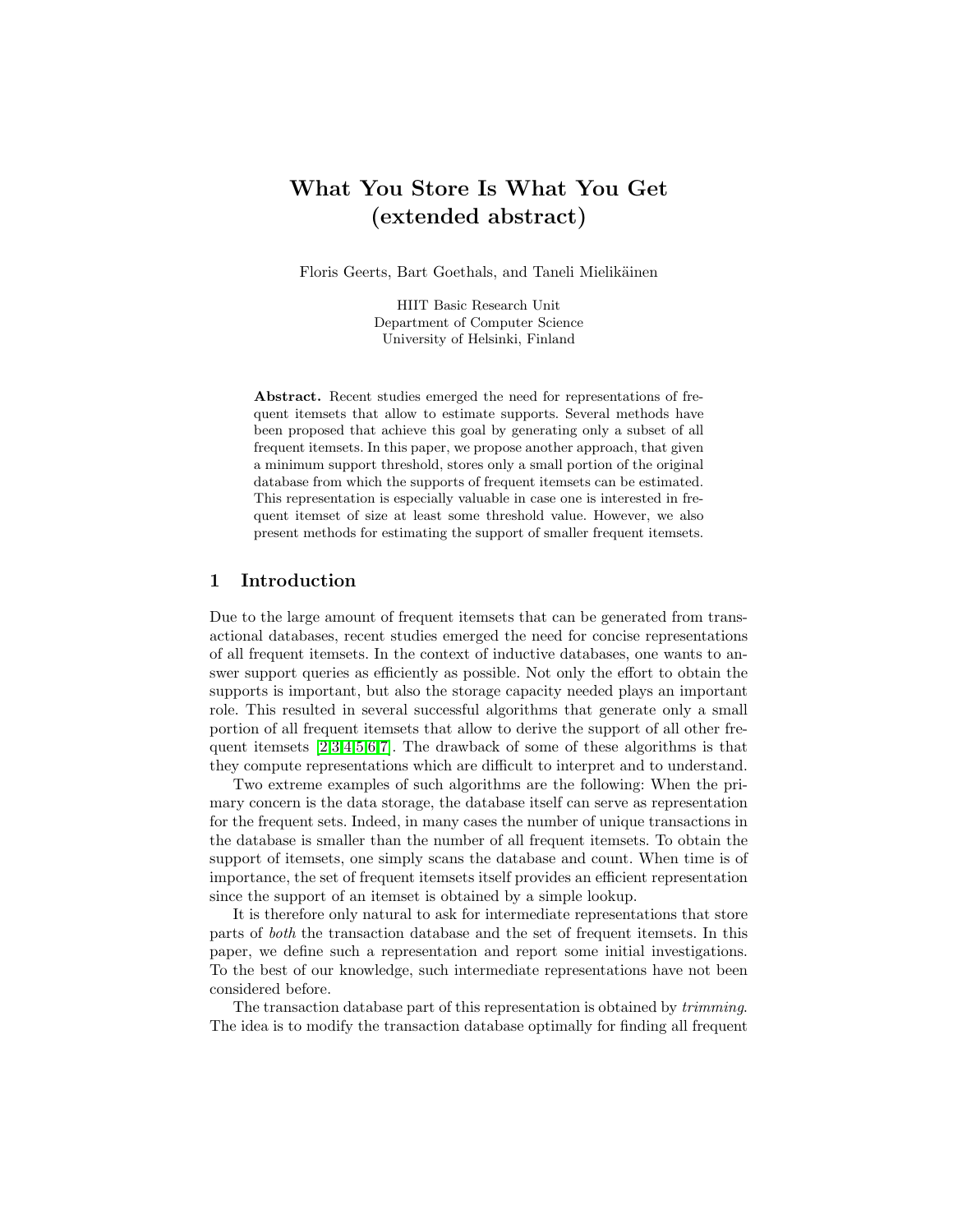sets of size larger than a certain size  $k$ . This is done by throwing away transactions from the database that do not contribute to the support of any frequent k-itemset and by throwing away items from all transactions that no longer occur in any frequent k-itemset supported by that transaction. A similar technique is used to speed up Apriori-like algorithms, such as DHP [\[11\]](#page-8-6) and DCI [\[10\]](#page-8-7).

Although the frequencies of frequent itemsets of size larger or equal to  $k$  can be retrieved easily from such a trimmed database, this is less obvious for smaller itemsets.

We provide three approaches to obtain information about the support of itemsets of size smaller than  $k$ . The first approach consists of simply adding these frequent sets to the representation; in this way, the representation becomes intermediate. The second approach estimates the support of an itemset by computing it relative the the trimmed database. The last approach uses affine transformations to obtain a more accurate estimates for the supports of these small itemsets.

The paper is organized as follows. In Section [2](#page-1-0) we provide the necessary definitions. Section [3](#page-1-1) explains the process of database trimming and Section [4](#page-3-0) shows three ways of dealing with small itemsets. In Section [5,](#page-7-0) we end the paper with some final thoughts and ideas for future work.

## <span id="page-1-0"></span>2 Preliminaries

Let  $\mathcal I$  be a set of items. A subset of  $\mathcal I$  is called an itemset, or a k-itemset if it consists of k items. A transaction over  $\mathcal I$  is a pair  $(tid, I)$  where tid is the transaction identifier and I is an itemset. A transaction  $(id, I)$  supports an itemset  $J \subseteq \mathcal{I}$  if  $J \subseteq I$ . A transaction database  $\mathcal{D}$  over  $\mathcal{I}$  is a finite set of transaction over  $\mathcal{I}$ .

The cover of an itemset I in  $\mathcal D$  is the set of transactions in  $\mathcal D$  which support I:

$$
cover (I, \mathcal{D}) := \{(tid, J) \in \mathcal{D} \mid I \subseteq J\}.
$$

The support of an itemset I in  $\mathcal{D}$ , denoted by  $s(I, \mathcal{D})$ , is the size of its cover in  $\mathcal{D}$ . The cover of a set of itemsets  $I_1, \ldots, I_k$  in  $\mathcal{D}$ , denoted by cover $(\{I_1, \ldots, I_k\}, \mathcal{D})$ , is the union of the covers of the itemsets.

Let  $\sigma$  be a natural number, then an itemset I is  $\sigma$ -frequent in  $\mathcal D$  if  $s(I, \mathcal D)$  $\geq \sigma$ . We will denote the set of  $\sigma$ -frequent k-itemsets in D by  $\mathcal{F}_{k,\sigma}(\mathcal{D})$ , or  $\mathcal{F}_{k,\sigma}$ when D is clear from the context. Also,  $\mathcal{F}_{\sigma} := \cup_{i=0}^{\infty} \mathcal{F}_{i,\sigma}$ ,  $\mathcal{F}_{\geq k,\sigma} := \cup_{i=k}^{\infty} \mathcal{F}_{i,\sigma}$  and  $\mathcal{F}_{< k, \sigma} := \cup_{i=0}^{k-1} \mathcal{F}_{i, \sigma}.$ 

For any  $(tid, I) \in \mathcal{D}$  and a set of itemsets S, let

$$
I[\mathcal{S}] := \{ i \mid i \in J \land J \in \mathcal{S} \land J \subseteq I \}.
$$

## <span id="page-1-1"></span>3 Trimming the database

In this section we propose a representation for all frequent itemsets of size at least a certain  $k$ . The representation consists of a transaction database which is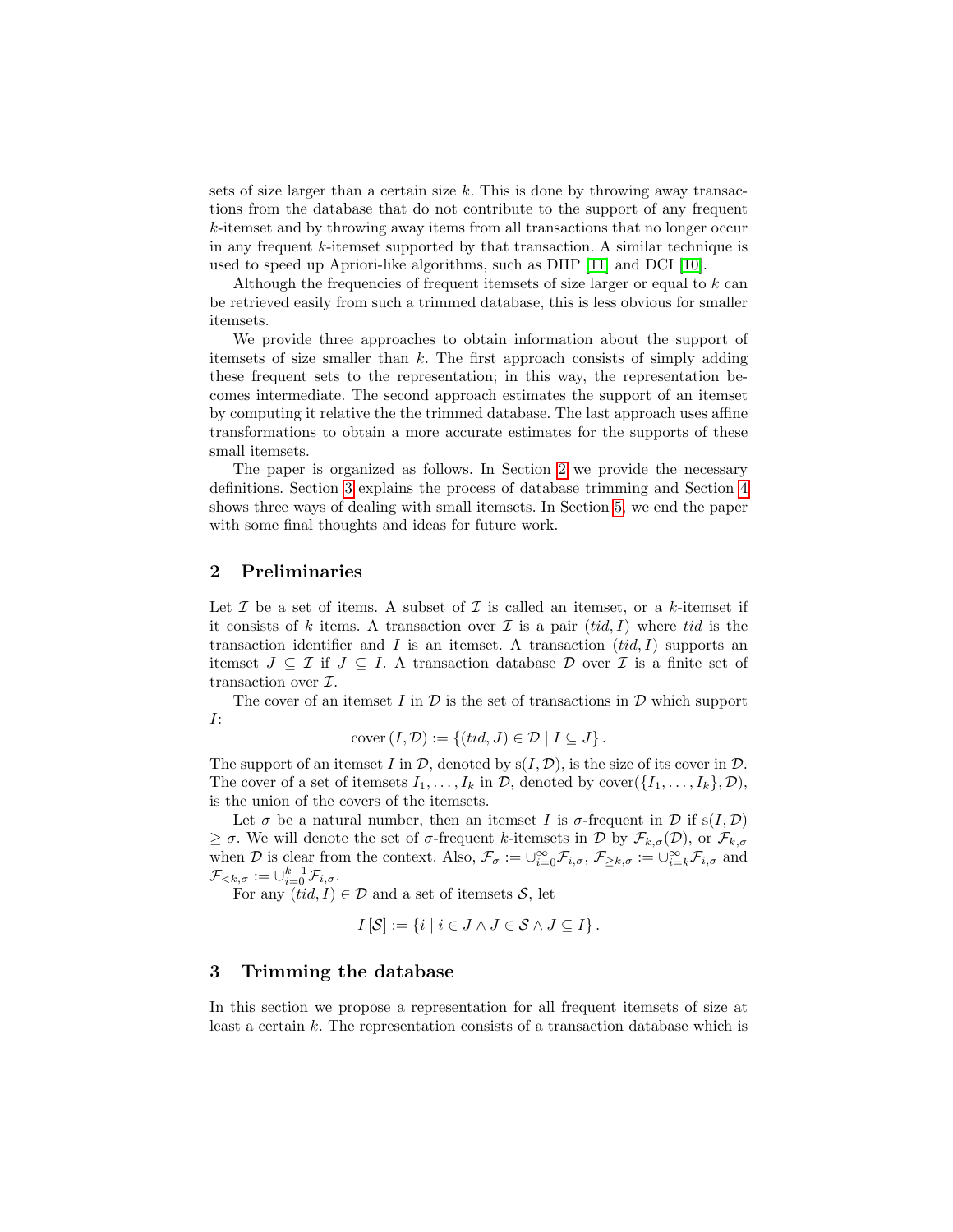smaller than the original transaction database, and is obtained by trimming the original database.

#### 3.1 Horizontal Trimming

The horizontal trimming consists of throwing away transactions from the database that do not contribute to the support of any frequent k-itemset. Define for  $k = 1, 2, \ldots, |\mathcal{I}|,$ 

$$
\mathcal{H}_{k,\sigma}:=\mathrm{cover}(\mathcal{F}_{k,\sigma},\mathcal{D}).
$$

Since the number of transactions supporting frequent  $k$ -itemsets decreases as  $k$ increases. i.e.,

$$
\mathcal{D} \supseteq \mathcal{H}_{1,\sigma} \supseteq \cdots \supseteq \mathcal{H}_{|\mathcal{I}|,\sigma},
$$

we have that  $cover(\mathcal{F}_{\geq k,\sigma}, \mathcal{D}) = cover(\mathcal{F}_{k,\sigma}, \mathcal{D})$ . We obtain the following:

**Lemma 1.** For any  $k = 1, 2, ..., |\mathcal{I}|$ , we have that for any  $I \in \mathcal{F}_{\geq k, \sigma}$ ,

$$
s(I, \mathcal{D}) = s(I, \mathcal{H}_{k, \sigma}).
$$
\n<sup>(1)</sup>

*Proof.* Since  $\mathcal{H}_{k,\sigma} \subseteq \mathcal{D}$ , we immediately have the inequality  $s(I,\mathcal{D}) \geq s(I,\mathcal{H}_{k,\sigma})$ . We now prove that for  $I \in \mathcal{F}_{\geq k,\sigma}$  also  $s(I,\mathcal{D}) \leq s(I,\mathcal{H}_{k,\sigma})$  holds. Let  $(tid, J) \in$ cover $(I, \mathcal{D})$ . Now,  $I \in \mathcal{F}_{\geq k,\sigma}$  implies that  $\mathrm{cover}(I, \mathcal{D}) \subseteq \mathrm{cover}(\mathcal{F}_{\geq k,\sigma}, \mathcal{D}) = \mathcal{H}_{k,\sigma}$ , and hence also  $(tid, J) \in \text{cover}(I, \mathcal{H}_{k,\sigma}).$ 

This lemma implies that itemsets of size at least k are  $\sigma$ -frequent in  $\mathcal D$  if and only if they are frequent in  $\mathcal{H}_{k,\sigma}$ . Hence, the following theorem holds.

**Theorem 1.** For any k and  $\sigma$ ,

<span id="page-2-0"></span>
$$
\mathcal{F}_{\geq k,\sigma}(\mathcal{H}_{k,\sigma})=\mathcal{F}_{\geq k,\sigma}(\mathcal{D}).
$$

#### 3.2 Vertical Trimming

The vertical trimming consists of throwing away items from all transactions that no longer occur in any frequent k-itemset supported by that transaction.

Define for  $k = 1, 2, \ldots, |\mathcal{I}|$ ,

$$
\mathcal{V}_{k,\sigma} := \{ (tid, I[\mathcal{F}_{k,\sigma}]) \mid (tid, I) \in \mathcal{D} \}.
$$

Similar to Theorem [1](#page-2-0) we obtain:

**Theorem 2.** For any k and  $\sigma$ ,

$$
\mathcal{F}_{\geq k,\sigma}(\mathcal{V}_{k,\sigma})=\mathcal{F}_{\geq k,\sigma}(\mathcal{D}).
$$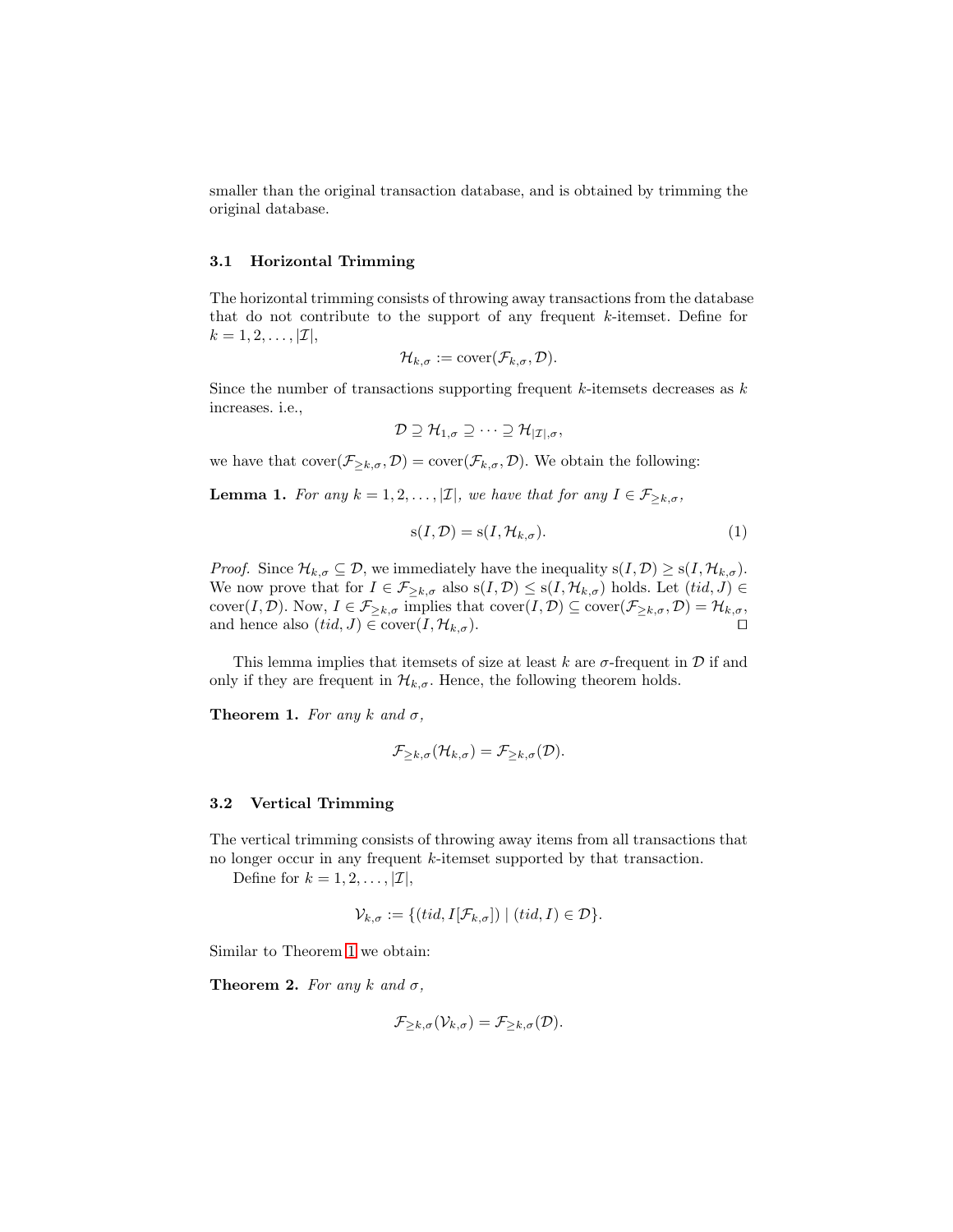#### 3.3 Combined Trimming

The combined trimming consists of performing both horizontal and vertical trimming. Define for  $k = 1, 2, \ldots, |\mathcal{I}|$ ,

$$
\mathcal{D}_{k,\sigma} := \text{cover}(\mathcal{F}_{k,\sigma}, \mathcal{V}_{k,\sigma})
$$

or equivalently,

$$
\mathcal{D}_{k,\sigma} := \{ (tid, I[\mathcal{F}_{k,\sigma}]) \mid (tid, I) \in \mathcal{H}_{k,\sigma} \}.
$$

Again, we obtain:

**Theorem 3.** For any k and  $\sigma$ ,

$$
\mathcal{F}_{\geq k,\sigma}(\mathcal{D}_{k,\sigma})=\mathcal{F}_{\geq k,\sigma}(\mathcal{D}).
$$

Note that  $\mathcal{D}_{k,\sigma}$  actually consists of all non-empty transactions in  $\mathcal{V}_{k,\sigma}$ .

#### 3.4 An example

We illustrate the effect of trimming on the BMS-Webview-1 database [\[15\]](#page-9-0). The support is fixed to  $\sigma = 36 = 0.06 \times 59602$ . A lower support is not feasible due to the combinatorial explosion of the number of frequent itemsets.

The size of the trimmed database  $\mathcal{D}_{k,\sigma}$  in function of k is shown in Figure [1.](#page-4-0) As can be seen, the size of the trimmed transaction database decreases very quickly when k increases.

Of course, in general this is not always the case. For example, the regularly used mushroom dataset from the UCI repository of machine learning databases [\[1\]](#page-8-8) contains approximately 8000 transactions of which almost all of them contain frequent itemsets of all sizes (for most widely used minimum support thresholds).

## <span id="page-3-0"></span>4 Taking care of the smaller itemsets

The database trimming we proposed in the previous section provides a concise representation for the frequent sets of size at least  $k$ . However, sometimes one is also interested in the small frequent sets. In this section, we propose three methods for estimating the support of itemsets of size smaller than  $k$ .

### 4.1 A naive lossless approach

A naive approach to obtain the exact support of any itemset of size smaller than k is to augment  $\mathcal{D}_{k,\sigma}$  to a representation for all frequent sets by adding the frequent sets of size smaller than  $k$ .

**Theorem 4.** For any k and  $\sigma$ ,

$$
\mathcal{F}_{<\kappa,\sigma}(\mathcal{D}) \cup \mathcal{F}_{\geq k,\sigma}(\mathcal{D}_{k,\sigma}) = \mathcal{F}_{\sigma}.
$$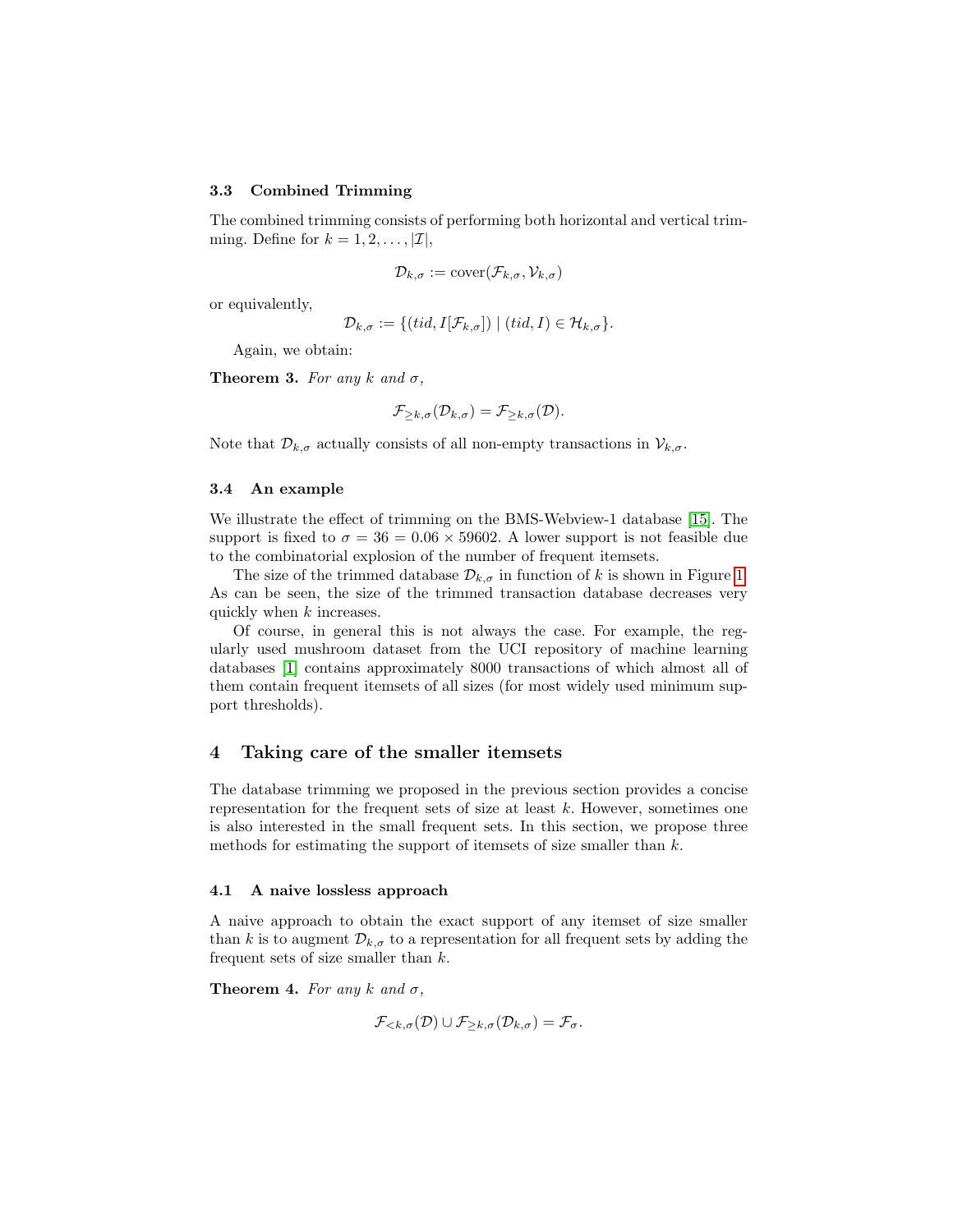

<span id="page-4-0"></span>Fig. 1. Effect of trimming on BMS-Webview-1 database with  $\sigma = 36$ .

Note that for  $k = 1$ , the proposed representation actually consists of the original database from which all infrequent items and uncovered transactions are removed. The only frequent set stored in this case is the empty set whose support corresponds to the number of transactions in the original database. For other values of k, this representation consists of a part of the database and a part of all frequent itemsets.

In Figure [2](#page-5-0) the representation for all frequent sets for the BMS-Webview-1 dataset and  $\sigma = 36$  is shown. The figure shows for each k the size of this lossless representation. Additionally, the total size what is size? of the original database is shown, as well as the total size what is size? of all frequent itemsets. As can be seen, for small  $k$ , the size of the proposed representation becomes half of the original database. For larger  $k$ , the trimmed database becomes much smaller (as could be seen on Figure [1\)](#page-4-0), and hence, a lot of information contained in those transactions get lost, such that much more frequent itemsets need to be stored. Eventually, the other extreme is reached in which all frequent itemsets are stored and the trimmed database is empty. Note that for this dataset with the used minimum support threshold, the original database itself is already orders of magnitude smaller than the total size of all frequent itemsets. Hence, the space-time tradeoff of storing all frequent itemsets, or only storing the database becomes eminent in this case. Fortunately, intermediate solutions are near.

The complexity of retrieving the support of an arbitrary frequent itemset I then amounts to a simple lookup in  $\mathcal{F}_{\leq k,\sigma}(\mathcal{D})$  if  $|I| < k$ . In the other case, if  $|I| \geq k$ , we have to compute the support of I in the sometimes significantly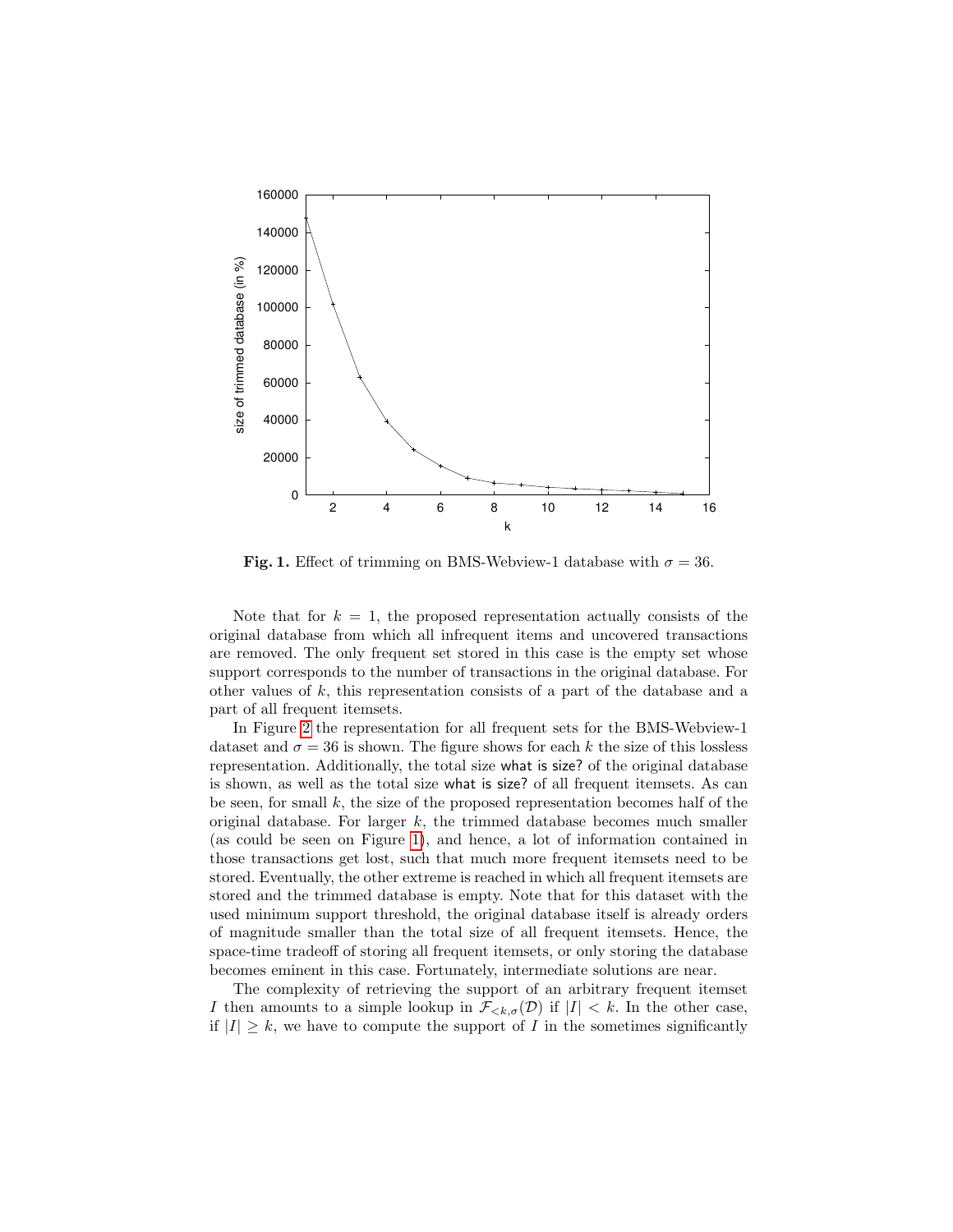

<span id="page-5-0"></span>**Fig. 2.** The representation for  $\mathcal{F}_{\sigma}$  for the BMS-Webview-1 dataset and  $\sigma = 36$ .

smaller database  $\mathcal{D}_{k,\sigma}$ . Additionally, we can use any other concise representation on  $\mathcal{F}_{\leq k,\sigma}(\mathcal{D})$  to reduce the total size even more [\[2,](#page-8-0)[8,](#page-8-9)[9](#page-8-10)[,12](#page-9-1)[,13\]](#page-9-2).

### 4.2 A naive lossy approach

If the exact support of the itemsets of size smaller than  $k$  is not important, but an approximation suffices, then in many cases,  $\mathcal{D}_{k,\sigma}$  itself can already provide a useful estimate for the support of these smaller itemsets.

In Figure [3](#page-6-0) we show the squared error

$$
s \operatorname{qrerr} (\mathcal{F}_{\sigma} (\mathcal{D}), \mathcal{F}_{\sigma} (\mathcal{D}_{k, \sigma})) = \sum_{I \in \mathcal{F}_{\sigma} (\mathcal{D})} (s(I, \mathcal{D}) - s(I, \mathcal{D}_{k, \sigma}))^{2}
$$

in function of k. Here, we used again the BMS-Webview-1 database with  $\sigma = 36$ .

### 4.3 A less lossy less naive approach

Another approach is to partition the frequent sets by grouping the frequent sets of size at most  $k-1$  and to determine how each group should be corrected using one correction operator within one group. The grouping and correction operators for each group should have simple descriptions.

As a concrete example, we consider the case where the grouping is determined by the size of the sets. That is, our groups that need to be corrected are  $\mathcal{F}_{0,\sigma}, \ldots, \mathcal{F}_{k-1,\sigma}$ . As a correction we compute an affine transformation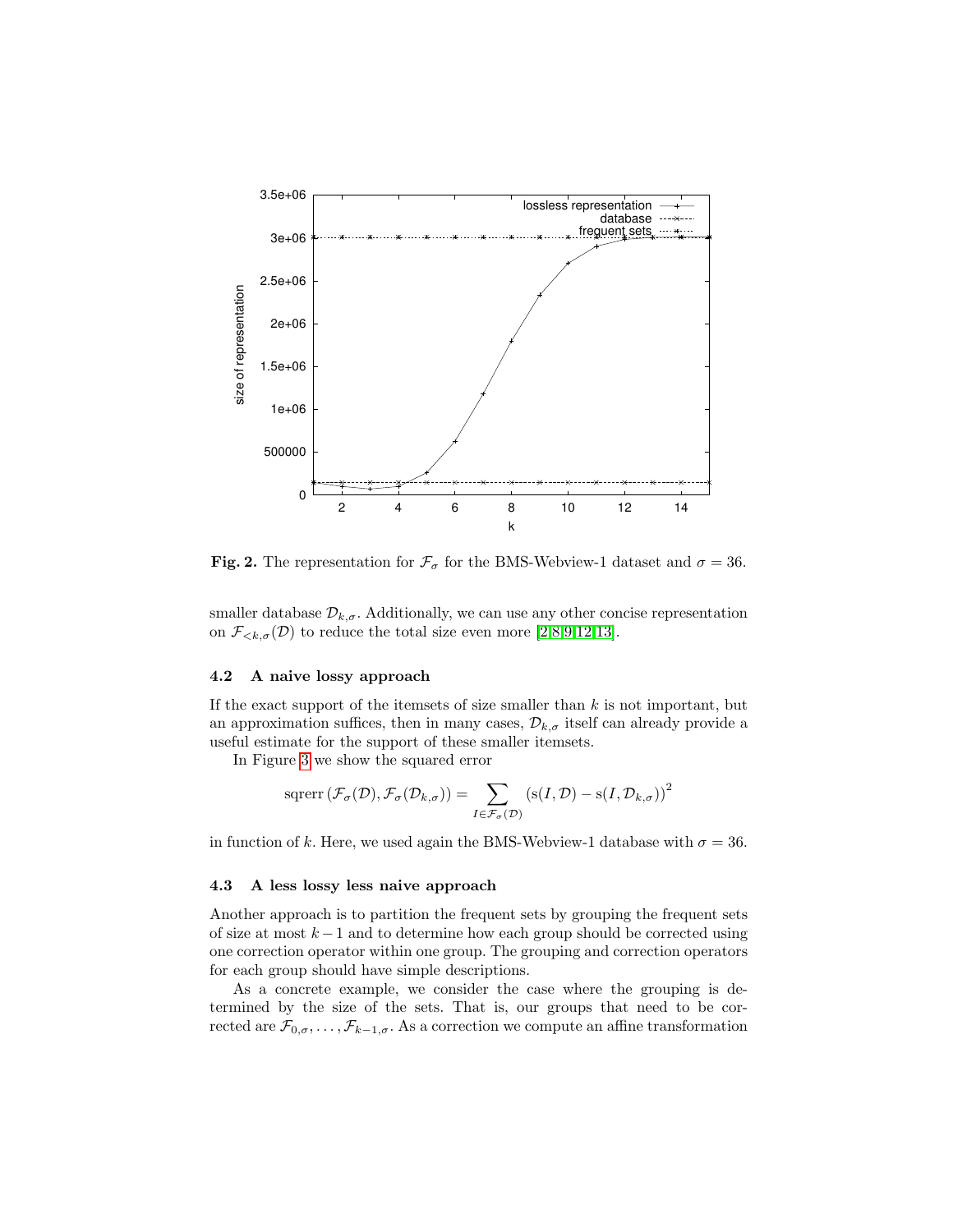

<span id="page-6-0"></span>Fig. 3. The squared error for  $a = 1$  and  $b = 0$  compared with the squared error for optimal values for a and b for the BMS-Webview-1 database with  $\sigma = 36$ .



<span id="page-6-1"></span>**Fig. 4.** The ratio of the squared error for  $a = 1$  and  $b = 0$  and the squared error for optimal values for a and b for the BMS-Webview-1 database with  $\sigma = 36$ .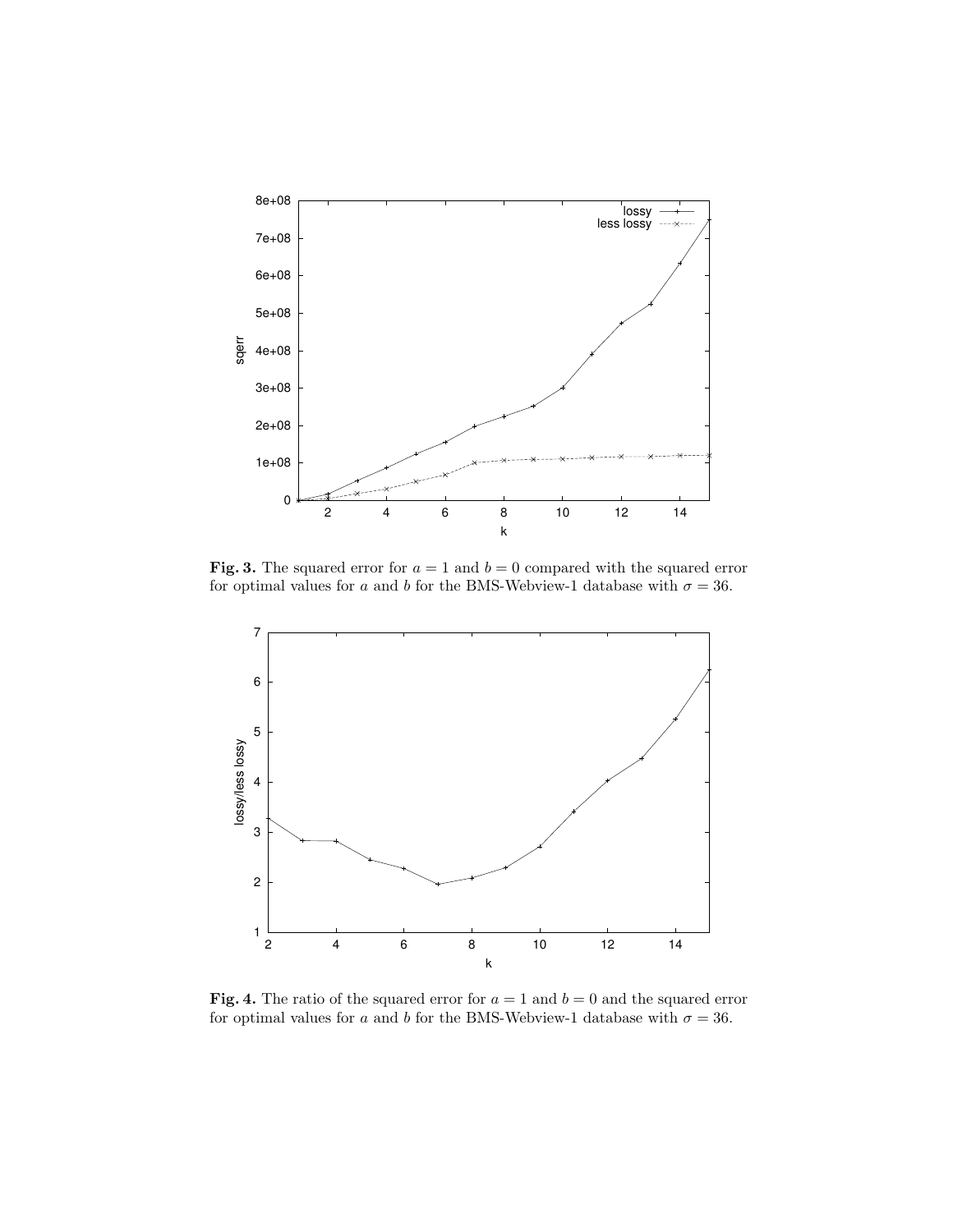$(x, a_i, b_i) \mapsto a_i x + b_i$  for each group  $\mathcal{F}_{i, \sigma}, 0 \leq i \leq k-1$  that minimized the sum of squared differences between the correct support and the support estimated from  $\mathcal{D}_k$ :

$$
sqrerr\left(\mathcal{F}_{\sigma}(\mathcal{D}), \mathcal{F}_{\sigma}(\mathcal{D}_{k})\right) = \sum_{I \in \mathcal{F}_{\sigma}} \left(s(I, \mathcal{D}) - \left(a_{|I|} s(I, \mathcal{D}_{k,\sigma}) + b_{|I|}\right)\right)^{2}
$$

$$
= \sum_{I \in \mathcal{F}_{\leq k}, \sigma} \left(s(I, \mathcal{D}) - \left(a_{|I|} s(I, \mathcal{D}_{k,\sigma}) + b_{|I|}\right)\right)^{2}.
$$

The error sqrerr is minimized by choosing  $(a_i, b_i)$ ,  $0 \le i \le k - 1$  to be (see e.g. [\[14\]](#page-9-3)):

$$
a_{i} = \frac{|\mathcal{F}_{i,\sigma}| \sum_{I \in \mathcal{F}_{i,\sigma}} s(I, \mathcal{D}) s(I, \mathcal{D}_{k,\sigma}) - \left(\sum_{I \in \mathcal{F}_{i,\sigma}} s(I, \mathcal{D})\right) \left(\sum_{I \in \mathcal{F}_{i,\sigma}} s(I, \mathcal{D}_{k,\sigma})\right)}{|\mathcal{F}_{i,\sigma}| \sum_{I \in \mathcal{F}_{i,\sigma}} s(I, \mathcal{D}_{k,\sigma})^{2} - \left(\sum_{I \in \mathcal{F}_{i,\sigma}} s(I, \mathcal{D}_{k,\sigma})\right)^{2}}
$$

$$
b_{i} = \frac{\sum_{I \in \mathcal{F}_{i,\sigma}} s(I, \mathcal{D}) - a_{i} \sum_{I \in \mathcal{F}_{i,\sigma}} s(I, \mathcal{D}_{k,\sigma})}{|\mathcal{F}_{i,\sigma}|}
$$

For example, the correction  $(a_0, b_0)$  for the support of the empty set (i.e., all frequent sets of size 0 as  $\mathcal{F}_{0,\sigma} = \{\emptyset\}$  is equal to  $(|\mathcal{D}|/|\mathcal{D}_k|, 0)$ . In general  $(a_i, b_i)$ attempts to tell how much the databases  $\mathcal{D}$  and  $\mathcal{D}_k$  differ when only considering the frequent *i*-itemsets:  $a_i$  scales the supports and  $b_i$  shifts them.

This method is illustrated in Figure [3](#page-6-0) for the BMS-Webview-1 database with  $\sigma = 36$ . To adjust the estimates even more, we also use the trivial information that supports are non-negative and cannot be larger than the number of transactions in the database. In Figure [4](#page-6-1) we compare the lossy approach with the the less lossy approach.

## <span id="page-7-0"></span>5 Conclusions and future work

In the context of inductive databases for frequent itemsets, it is important to find good representations of the dataset in order to efficiently answer support queries. Instead of storing only a subset of all frequent itemsets, we propose to store parts of both the set of frequent itemsets and the database. In this way, the support of small frequent itemsets can be computed using a simple lookup, and the support of large frequent itemsets can be computed using a scan through a sometimes significantly reduced database.

When the representation is allowed to be lossy, two techniques are proposed which already show promising results with respect to the error on the support of an approximated itemset.

The proposed methodology of storing only a part of the database and a part of the frequent itemsets sheds a new light on representations, which we will investigate further. An interesting question is whether there exists an optimal separation of transactions and frequent itemsets, such that the resulting representation is small but still offers an efficient method to compute or approximate the support of all frequent itemsets.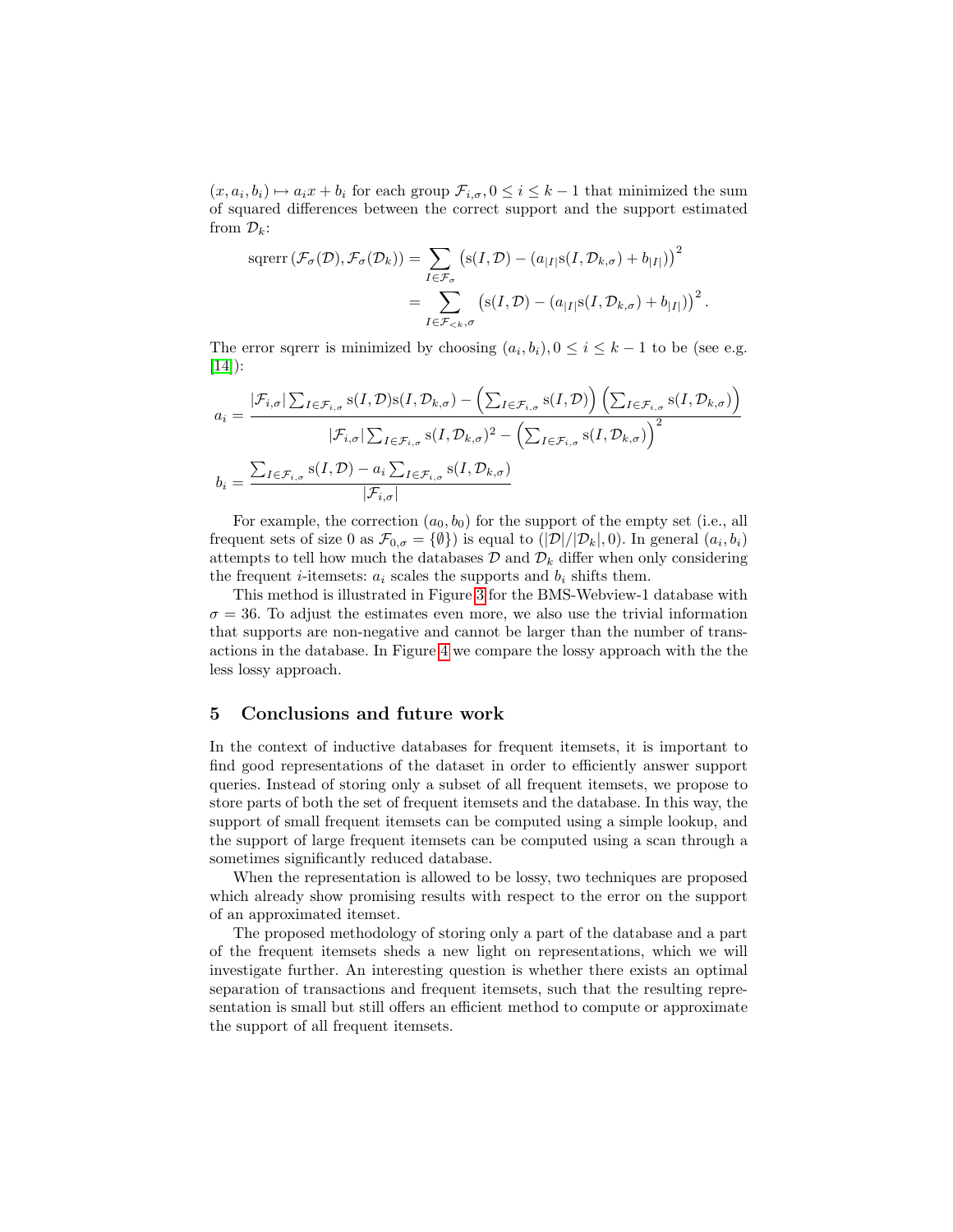## Acknowledgements

We thank Blue Martini Software for contributing the KDD Cup 2000 data which we used in our experiments.

## References

- <span id="page-8-8"></span>1. C.L. Blake and C.J. Merz. UCI Repository of machine learning databases. University of California, Irvine, Dept. of Information and Computer Sciences, [http:](http://www.ics.uci.edu/~mlearn/MLRepository.html) [//www.ics.uci.edu/~mlearn/MLRepository.html](http://www.ics.uci.edu/~mlearn/MLRepository.html), 1998.
- <span id="page-8-0"></span>2. J.-F. Bouliçaut and A. Bykowski. Frequent closures as a concise representation for binary data mining. In T. Terano, H. Liu, and A. L. P. Chen, editors, Knowledge Discovery and Data Mining, volume 1805 of Lecture Notes in Artificial Intelligence, pages 62–73. Springer-Verlag, 2000.
- <span id="page-8-1"></span>3. J.-F. Bouliçaut, A. Bykowski, and C. Rigotti. Free-sets: a condensed representation of Boolean data for the approximation of frequency queries. Data Mining and Knowledge Discovery, 7(1):5–22, 2003.
- <span id="page-8-2"></span>4. T. Calders and B. Goethals. Mining all non-derivable frequent itemsets. In T. Elomaa, H. Mannila, and H. Toivonen, editors, Principles of Data Mining and Knowledge Discovery, volume 2431 of Lecture Notes in Artificial Intelligence, pages 74– 865. Springer-Verlag, 2002.
- <span id="page-8-3"></span>5. T. Calders and B. Goethals. Minimal representations of frequent sets. In Nada Lavrac, Dragan Gamberger, Ljupco Todorovski, and Hendrik Blockeel, editors, Proceedings of the 7th European Conference on Principles of Data Mining and Knowledge Discovery, Lecture Notes in Artificial Intelligence. Springer-Verlag, 2003. To appear.
- <span id="page-8-4"></span>6. M. Kryszkiewicz. Concise representation of frequent patterns based on disjunctionfree generators. In N. Cercone, T. Y. Lin, and X. Wu, editors, Proceedings of the 2001 IEEE International Conference on Data Mining, pages 305–312. IEEE Computer Society, 2001.
- <span id="page-8-5"></span>7. H. Mannila and H. Toivonen. Multiple uses of frequent sets and condensed representations. In E. Simoudis, J. Han, and U. M. Fayyad, editors, Proceedings of the Second International Conference on Knowledge Discovery and Data Mining (KDD-96), pages 189–194. AAAI Press, 1996.
- <span id="page-8-9"></span>8. T. Mielikäinen. Frequency-based views to pattern collections. In IFIP/SIAM Workshop on Discrete Mathematics and Data Mining, 2003.
- <span id="page-8-10"></span>9. T. Mielikäinen and H. Mannila. The pattern ordering problem. In Nada Lavrac, Dragan Gamberger, Ljupco Todorovski, and Hendrik Blockeel, editors, Proceedings of the 7th European Conference on Principles of Data Mining and Knowledge Discovery, Lecture Notes in Artificial Intelligence. Springer-Verlag, 2003. To appear.
- <span id="page-8-7"></span>10. S. Orlando, P. Palmerini, R. Perego, and F. Silvestri. Adaptive and resource-aware mining of frequent sets. In V. Kumar, S. Tsumoto, P.S. Yu, and N.Zhong, editors, Proceedings of the 2002 IEEE International Conference on Data Mining, pages 338–345. IEEE Computer Society, 2002.
- <span id="page-8-6"></span>11. J.S. Park, M.-S. Chen, and P.S. Yu. An effective hash based algorithm for mining association rules. In Proceedings of the 1995 ACM SIGMOD International Conference on Management of Data, volume 24(2) of SIGMOD Record, pages 175–186. ACM Press, 1995.